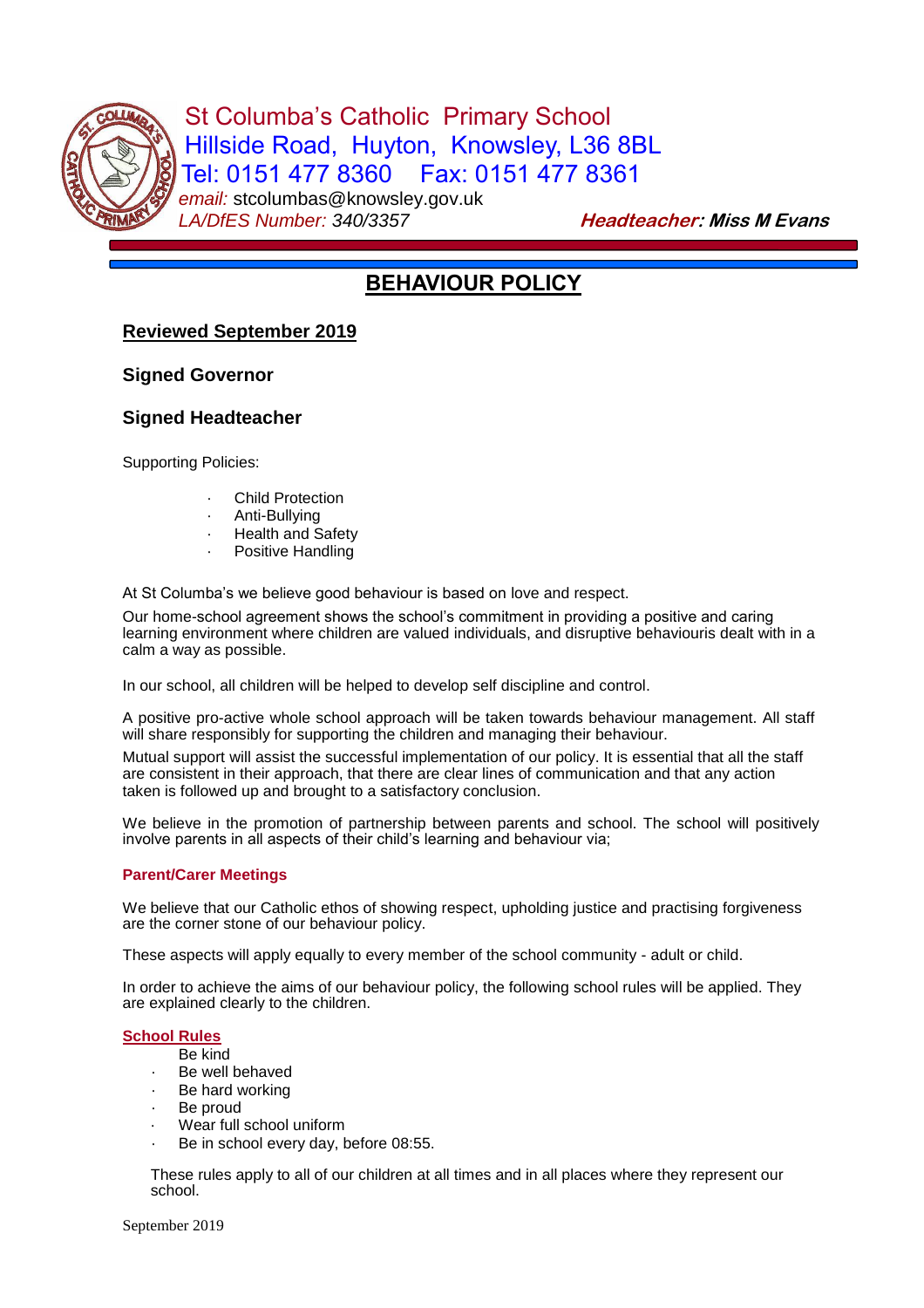### **Playground Rules**

- 1. Stop when the bell rings.
- 2. Walk to the line silently when the class is called.
- 3. Stay off the grass (unless allowed by a member of staff)
- 4. Ask an adult if you want to come in to the building ie inhaler

Teachers and any other adult working in the school will expect all children to keep our rules and be responsible for their own behaviour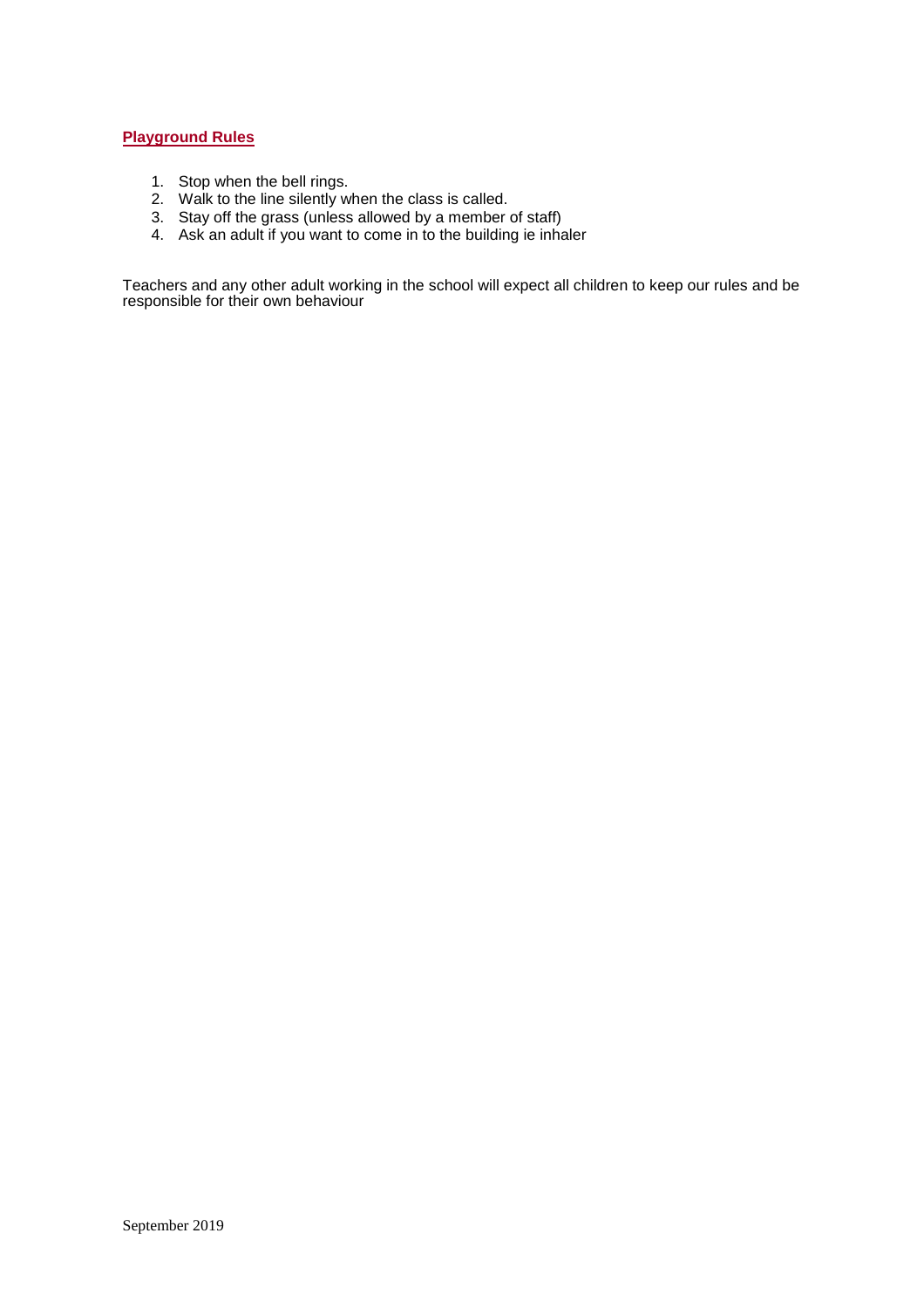# **HOW WE WILL ACHIEVE OUR AIMS**

# **Encouraging Outstanding Behaviour.**

At St Columba's we regularly encourage appropriate behaviour and attitudes.

We constantly refer to our expectations for behaviour during assemblies and in class. We use a variety of rewards to encourage outstanding behaviour.

# **Rewards**

- · Eye contact, verbal praise, smile, thumbs up etc.
- · Class Dojo system
- Star Pupil of the Week award
- Being congratulated by the Headteacher or Deputy Headteacher.
- Individual teachers' stickers.
- Moving towards a reward target
- Awarded a special job to do
- · Work submitted for special mention in weekly celebration assembly
- Stamps on work.

Strategies which may be used by teachers and other adults to encourage outstanding behaviour:

- Use of circle time both as ways of sharing information and resolving conflict in the classroom.
- Reward children's good efforts in all areas of school life appropriate to their age.
- Give the children the opportunity to experience calmness and quietness and silence where appropriate.
- · Explore issues of conflict among children explaining reasons why behaviour is unacceptable.
- Plan appropriate, challenging and stimulating lessons which are relevant for the child's ability.
- Focus on positives, even when correction is necessary.
- Use of behaviour modification book to modify behaviour. (in extreme cases)
- · Work with our Learning Mentor to improve behaviour.
- If necessary, create a home school link via: Parent Mentor support for parents, Home/School behaviour book monitored by HT/DHT.

- 3 -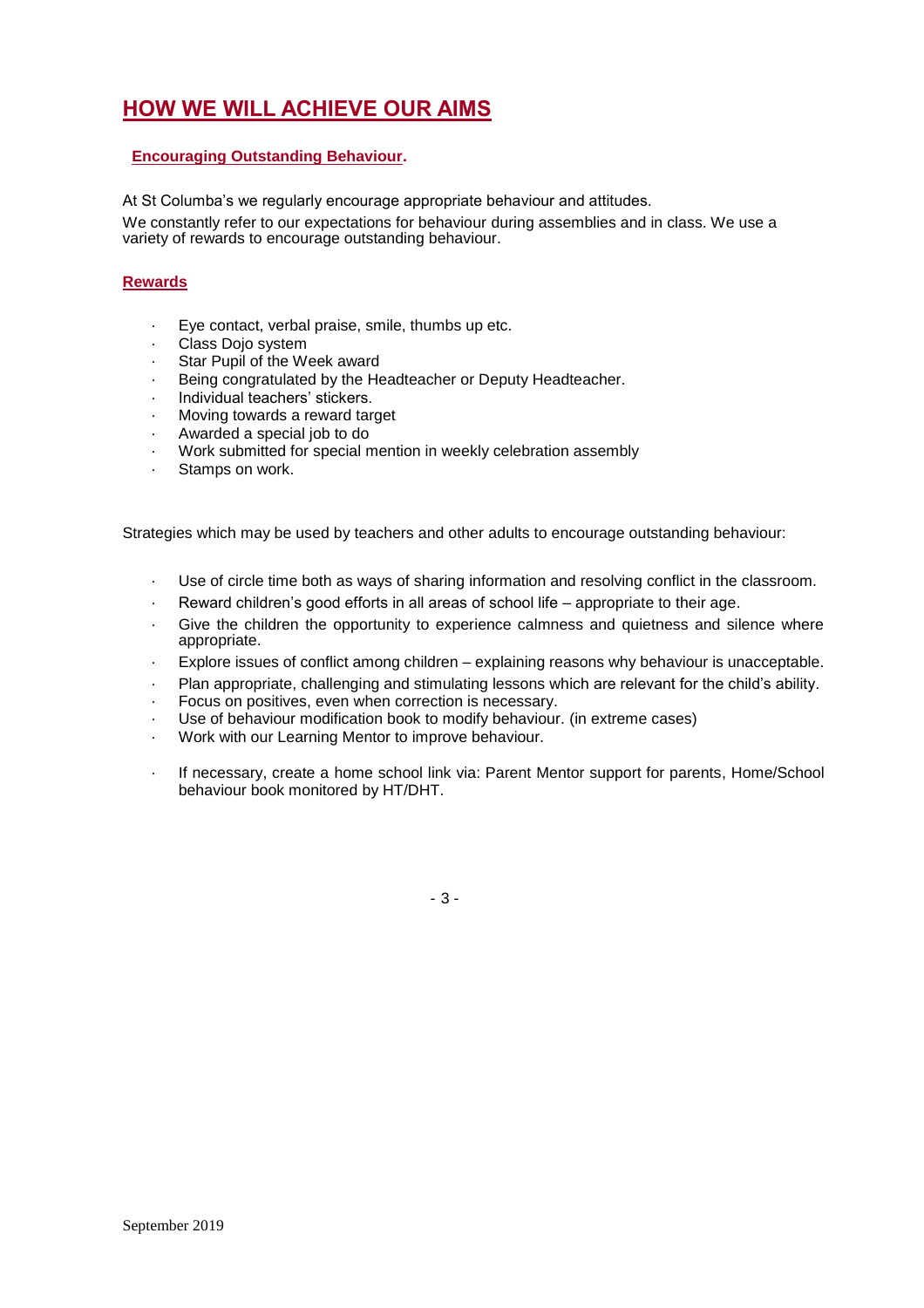### **Discouraging Poor Behaviour.**

"Bad" behaviour is disruptive to all children in the class. It also makes the children unpopular and therefore it needs to be discouraged.

We aim to discourage inappropriate behaviour in the classroom by using some or all of the following strategies;

- · Proximity control close teacher supervision of the children.
- Use of consequence ladders ( these take different forms dependent on age. Some examples are red and yellow cards; traffic lights etc)
- · Effective reprimands if reprimands are effective, they are likely to encourage a clear idea of what is expected of them and what aspect of behaviour needs to change.

It is sometimes necessary to respond to poor behaviour using one of the following sanctions:

#### **Sanctions:-**

- 1. A stern look
- 2. A verbal warning
- 3. Missing part of a playtime /lunchtime
- 4. Sent to a member of SMT
- 5. Sent to HT or DHT
- 6. Separation from other children in the class
- 7. Inform class teacher if at playtime
- 8. Inform parents
- 9. Work in another classroom
- 10. Lunch time detention.
- 11. Given an Individual Behaviour Plan

#### **Playtime/Lunch time**

- 1. Verbal warning
- 2. Stand by wall for 5 minutes
- 3. Escorted in to school to senior member of staff.
- 4. Senior member of staff (as above) summoned if child will not go in with member of staff or if only one member of staff is on the playground.

- 4 -